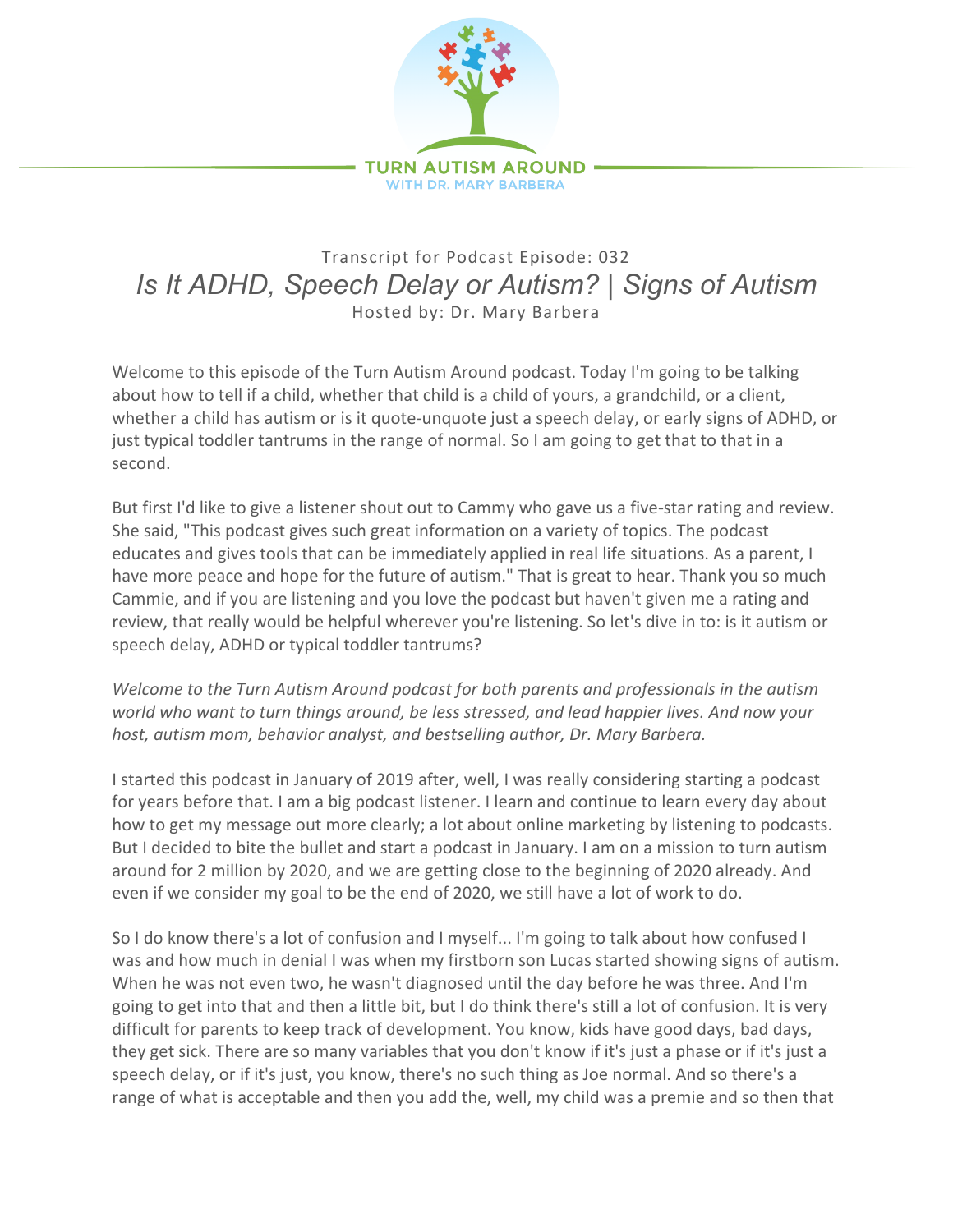gets confusing. My child is a twin, my child's older sister talks for him and just all those things that just add to the confusion. So I do want to let you know that I have other podcasts that cover similar topics like early detection and early diagnosis and some interviews with moms.

I would say if this is your very first episode you're listening to, then I would really go back to Marybarbera.com/one; /two; and /three to listen to the first three podcasts, because number one episode was my journey and the 15 lessons I learned for both parents and professionals along the way. I've been in the autism world for two decades and I believe that I really... People can benefit from my story. Episode number two is all about early detection and early treatment. So there's going to be some overlapping stories potentially; some overlapping content.

And then episode number three is with Kelsey who is a single mom of two living in Canada. She is our community manager. I have online courses and communities and Kelsey now has gone from overwhelmed single mom of two kids on the spectrum to a real champion. She's a therapist to other kids. She's managing and navigating the system for her two boys. And um, she is now also managing our online community. So hers' is a great interview and I might touch on some of her stories because a lot of parents in my toddler preschooler course have walked the walk of being confused; being in denial, and waiting in insane lines for evaluations for treatment. And part of my podcast is really to teach parents and professionals... Really I'm teaching professionals how to teach parents to get the parent out of denial out of line, realizing that early autism is an emergency and we've got to deal with it.

So many of you may not know that in addition to weekly podcasts, I also have a weekly video blog that I've been doing since January of 2017 also called Turn Autism Around. And I provide weekly video blogs on a variety of topics. And my most popular... we have over 20,000 subscribers there. So if you haven't checked out my YouTube channel, you should go to Marybarbera.com/youtube. You can also go to /Facebook and /Twitter to get on my groups and my pages to get more information. But if you go to my YouTube channel, you will find that the most popular video blog is called: Is It Autism Or A Speech Delay... Or just a speech delay. And it's our most popular video blog so far. We have over a quarter of a million views on that, so it's very popular. We also have other video blogs. One is: Is It Autism or ADHD? And I did do a video also called, What To Do When Your Child Is Held Back Or Kicked Out Of Daycare Or Preschool.

So, you know, this is what parents are facing. They're facing, your child has a speech delay, your child can't progress up to daycare room B because he's not potty trained. Or he is... We can't have him at this preschool anymore because he has bitten other kids more than once. So parents are feeling stressed and then they're being told, okay, it might be autism, maybe it's ADHD, maybe it's an oppositional defiant disorder, bipolar. I mean all these potential diagnoses when a child exhibits major problem behavior or is developmentally delayed. So they're not drinking out of an open cup, like their same age peers, they're not sharing, they're not participating in circle time, they're not talking.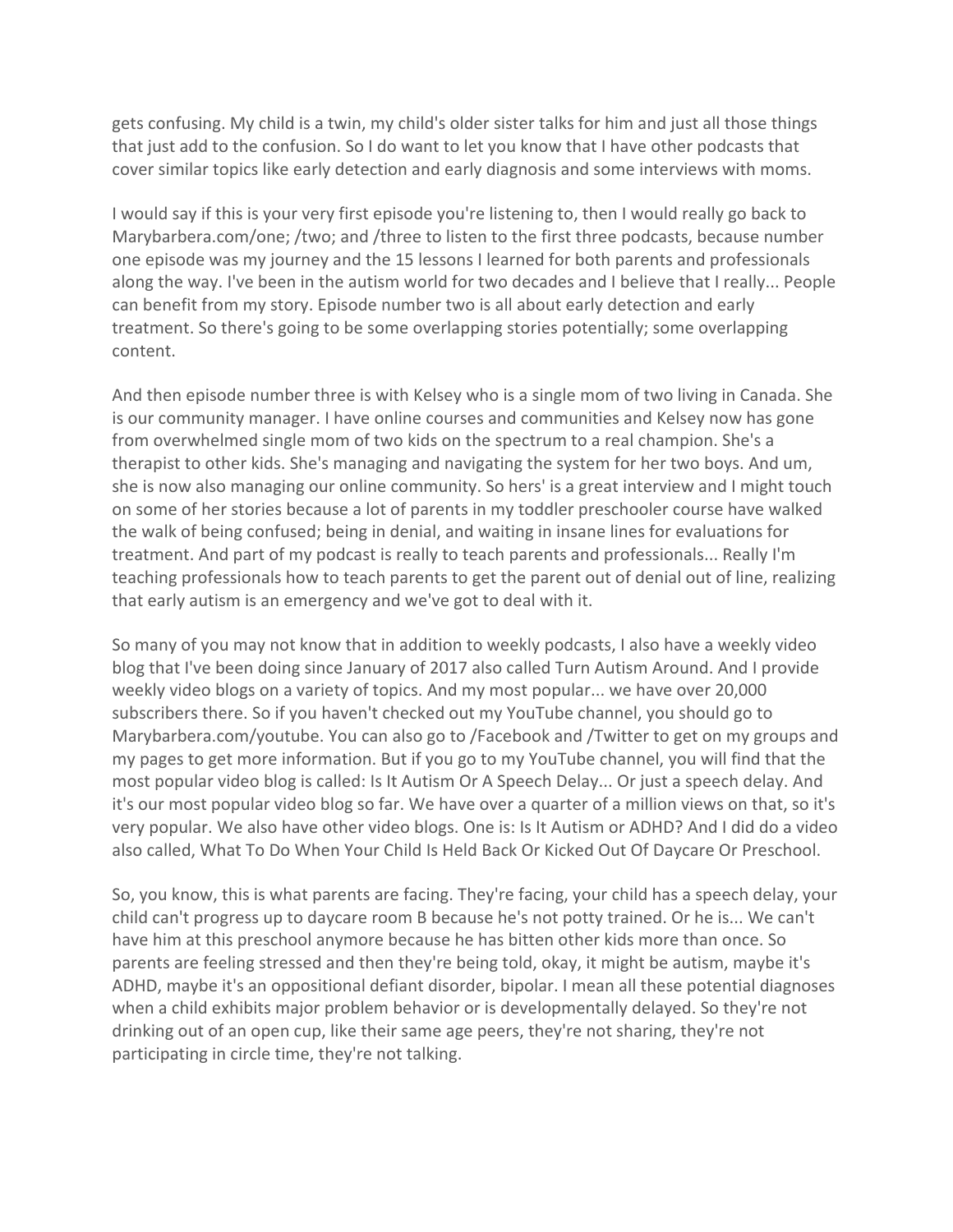And the other issue is maybe your child is actually a baby. Maybe you're worried about a baby because you have an older child or the family has an older child with autism. So you're watching the baby like a hawk and you're wondering are there ways to engage the baby that might help just their general engagement level; might help get them talking quicker, get them not tantruming and yes, the rate of autism for siblings, if you already have one child with autism, the rate of having a second child is almost 20%. It's 19% from the study that I know of done several years ago. And so that's one in five odds that your child is going to have autism... the second child. I did a podcast episode with a former clients mom, Jen, and she talked about, she went on to have, well, she had a baby, she was pregnant when she found out Cody had autism and then she went and had another baby and both her girls do not have autism. But in addition to having one in five chance of having autism, they also have a higher rate of having a speech delay or ADHD or some other issues.

So it's good not stick your head in the sand if you have another child, or maybe you have a nephew with autism and you're worried about your baby. So my thought is: watch any baby or toddler closely. And there is a lot you can do to start turning things around on your own without a diagnosis, without a full team of professionals. I developed a guide called, Is It Autism, ADHD or Typical Toddler Tantrums, Three Steps You Can Take Today Instead of Worrying. And the three steps, and actually my toddler preschooler course can help you regardless if your child never gets a diagnosis of autism. If your child is just a little bit behind if you're worried about a sibling, and you want to put techniques in place when they're one and two that will really give them the best odds of talking and not tantruming and all these things.

So in a lot of ways you can't afford to stand in line and be in the queue waiting for an evaluation. A lot of times you do need to take action. And I have found my resources really can help people. So if you are a parent or grandparent or concerned neighbor or a friend or professional, anyone can download my free guide at marybarbera.com/toddler. And I'm going to talk about the three steps you can take today instead of worrying when you're not sure if it's autism. So the first step, which is in the guide, which I would recommend even if your baby is four months old and you don't know anybody with autism, which I find that hard to believe because it seems these days everyone knows someone with autism.

But... I didn't know back two decades ago that it was my job to keep track of my child's development. But that is step number one, is go and find your developmental milestones at every age: four months of age, eight months, 12 months, 18 months. When should your child be able to drink out of an open cop? When should they be pointing? When should they be touching body parts? When should they be talking? When should they be sharing? When should they be doing pretend play? Also, I'm not just talking in social behavior, but also motor wise: when should they be rolling over, standing up? All those things. Not to make you paranoid, but I would just keep a close eye. And there is a range of normal. So say your child is a preemie and they're 18 months old, but they were premature by three months. Okay. So they maybe, you know, at a 15-month-old level. I maybe not concerned about that because they were three months premature and now they're, you know, they're 18 months chronological age, but the child is pretty much on track for a 15-month-old level. That's probably fine.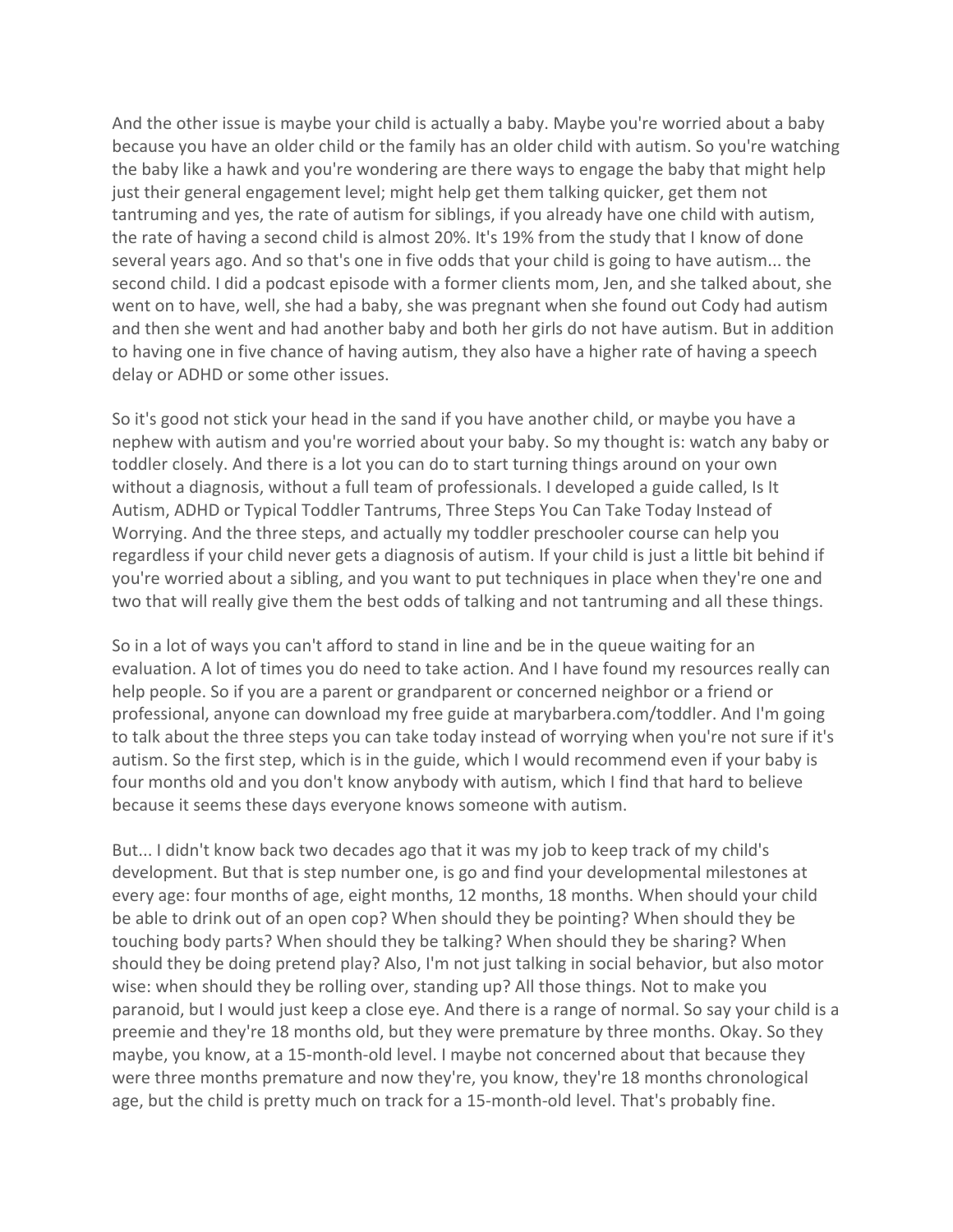I mean, I'm not saying it's always completely fine, but just, in general, you can, you know, there's a range of normal. However, if the child that is 18 months old was three months premature but not doing some of the things that a 12-month-old should do, then you've got a bigger discrepancy and probably more reason to warrant early intervention professionals coming in, meeting with your child's pediatrician, maybe getting on a wait list for a developmental pediatrician evaluation. So learning more about the next two steps from the guide. So step number one is know developmental milestones for each level. Then compare it to where your child is at. Remember, don't be paranoid if they have most of the 18 month old level or most of the15-month-old level, okay, just keep an eye on things. But if they are falling, you know, six months, even consistently, three or four months behind, then it might warrant, especially if they've scattered skills if they start to lose skills that they had, those are all red flags and the child should be evaluated for autism.

So this second step after you know your developmental milestones and compare it to your child's, the second step is to make an appointment with your child's pediatrician. You can make a sick appointment. Most people don't think of that. They only think of sick appointments for like colds and earaches and stomach flu and those sorts of things. But a lot of times there's no well visit between the ages of two and three years of age. And a lot of times there's a lot of concerns about development. So you want to make sure you call your pediatrician, tell them you're concerned about your child's development. You'd like to bring them in for a checkup. Sometimes that can be an extended checkup. Sometimes when you call up for a developmental checklist, that can be a longer checkup than simply an air check or a sick visit for a cold.

And you can also self-refer your child to the early intervention program if you are in the United States. That would be fine. So you can, you can call an early intervention. Now if you're not in the United States I'm not sure how that would work, but if you are in the United States, you could just simply Google early intervention birth to three, and then your city and state and county, and it would probably pop up who's in charge. If you really don't know and you can't find it online, you can always contact your school district and tell them you have a two-year-old. And if you have a three to five-year-old child, that's another agency. So it is really complicated. But early intervention should provide a free or low-cost evaluation to see if what you're seeing is a big discrepancy between where this child should be.

Okay. So that's the second step is to get more evaluations, get standardized screenings, and that those standardized screenings will actually help you when you're trying to get to make an appointment with a developmental pediatrician. The fact that we had early intervention standard scores for Lucas showing that he was really delayed on standardized tests. So even though he was two and a half, for instance, when we had the developmental test, he was functioning at a nine-month-old level for expressive language, a 12-month-old level for receptive language. And you might think like, oh gosh, that's depressing. I don't want to know that. But knowledge is power, and so we have to know where they're at so that we can take them to the next level. So let's talk a little bit about denial.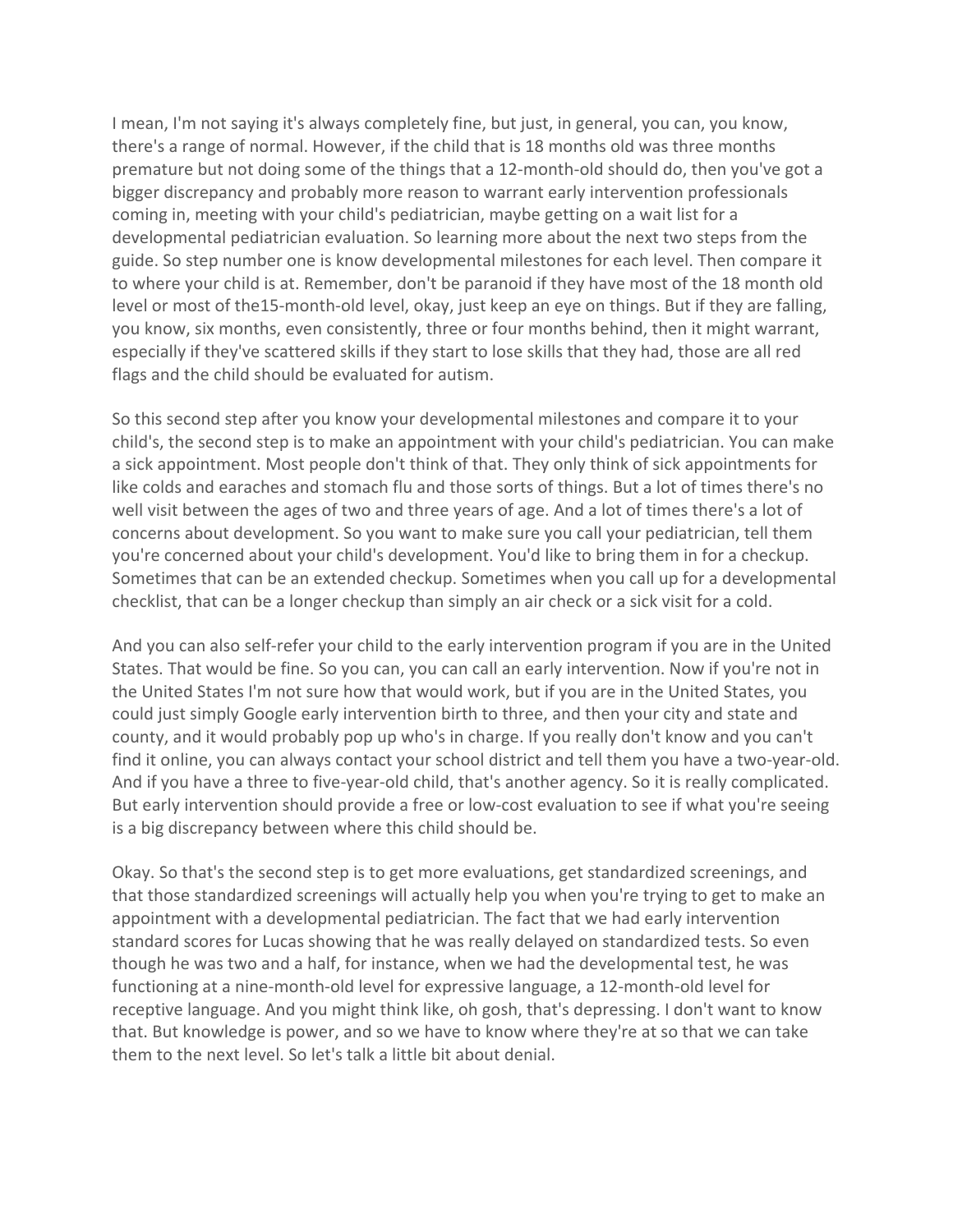I did do a video blog on denial and denial is a real thing. Usually, in two parent homes, somebody is in more denial than the other, someone is more pessimistic, optimistic. In my case, my husband, who's a physician, mentioned the possibility of autism when Lucas was just 21 months old. And I told him on that day, I was shocked. I had never thought that Lucas was even delayed. I told him I never ever wanted to hear the word autism again. He didn't bring it up for like another year. I stuck my head in the sand until it was really undeniable that Lucas... There was something wrong. We got speech therapy, went to typical preschool, but all the while my husband planted that seed and I was thinking more and more about autism.

I didn't realize that a classic study had been done in the late 1980s by Dr. Lovaas from UCLA who has... The research shows that 47% of those kids three years of age even with moderatesevere autism, they were treated aggressively, intensively with 40 hours per week of ABA Services. 47% of them, almost half, became indistinguishable from their peers by first grade. And I didn't know that. So this was a decade later. Now we're talking, this is three decades later and nobody knows about the Lovaas study unless you have been in the field for a long time and you've read the book called, Let Me Hear Your Voice by Catherine Maurice. And this was the book written in 1993 that showed that two kids that Catherine Maurice had both became indistinguishable with intensive ABA treatment as outlined by Dr. Lovaas.

So what's happening a lot now is people are not reading that book. And what this... One of the reasons I wrote my book in 2007 was nobody was reading the Maurice book, well, some people were still reading it, but the Maurice book talked about the Lovaas approach I was using, and I was a behavior analyst working with the Verbal Behavior project in Pennsylvania. I was using a verbal behavior approach and I was seeing great, great things with young and older children. And so that's one of the reasons I wrote my book. And on the back of the book, Dr. Mark Sunberg wrote the forward for my book. The book is called the Verbal Behavior Approach, How To Teach Children With Autism And Related Disorders. It's now available in I think 13 languages, kind of losing track. But Dr. Sunberg also wrote a blurb for the back of the book and he wrote, "one of the most valuable books for parents of children with autism since, Let Me Hear Your Voice by Catherine Maurice", which I literally screamed when Dr. Sunberg wrote that because Catherine Maurice's book, Let Me Hear Your Voice had been my bible and had really given me the motivation that I was going to fight really hard to have Lucas become indistinguishable or recover.

You know, when I post about recovery, which I've also done a video blog on recovery, I sometimes get a lot of backlash. Like autism isn't something that can be recovered. Well yeah, it actually was kind of proven that it can be recovered and I have some situations where I believe... I have pretty good data and pretty good videos and pretty good cause to believe that we've actually prevented the diagnosis of autism. So there is no study to show that we can prevent autism, but there are studies to show that we can get kids to become indistinguishable. Some of my clients are now old enough they're learning to drive and go to college. And my whole Turn Autism Around podcast and the name of my YouTube channel, Turn Autism Around. It's like, what do you mean by turn autism around? Well, for very young kids who you don't know if it's speech delay or autism, for kids that are newly diagnosed who are here listening,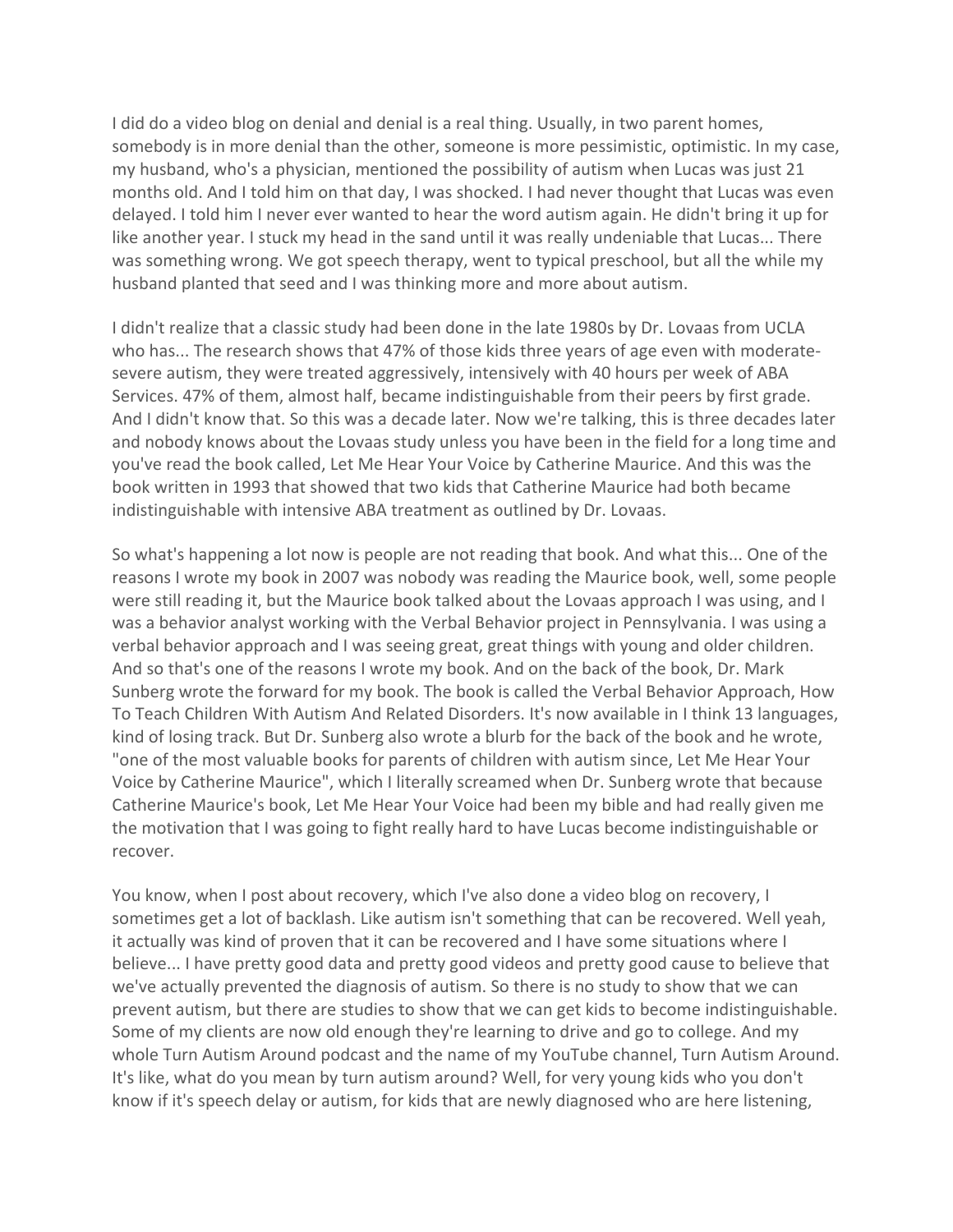the parents are here listening, you know, there is a chance. I don't know what percentage the chance is, I don't know if it's 4% or 47% because the studies really vary. But there is a chance that your child could become indistinguishable, could get all better, could avoid the diagnosis, could get, you know, totally past the diagnosis.

And then for other kids, they could end up still having, you know, pretty significant autism symptoms, but they could also be high enough language-wise and cognitively to drive and go to college and all those good things. And then even for kids like Lucas, my son who has not recovered from autism, we have used an ABA approach his whole life since the age of three and he is reaching his fullest potential and the bar has to keep going high. There's not a once and done you reach your fullest potential in your 20 or 25s and everything's fine. I am continuing to advocate for him, and I'm continuing to proceed. So turning autism around basically means that each child will reach his or her fullest potential.

So the first step, if you're worried if it's autism or something else, is know your milestones; compare it to where your child's at. The second step is to contact your child's pediatrician early intervention to get better screenings and to get potentially on a wait list for a developmental pediatrician. There are other physicians that can diagnose autism. Even psychologists, school psychologists can diagnose, but there is a medical diagnosis that is probably a little bit better by a developmental pediatrician, neurologist, psychiatrist, someone who is in the medical field should probably diagnose the autism. They are able to then write medical scripts for ABA services. And the third step after you do those two steps is to learn about ABA. Because it really doesn't matter if it's autism or a speech delay or early signs of ADHD or ODD or OCD. We need to intervene.

And I've shown with my free resources and definitely within my paid online course, toddler and preschooler course, that parents with kids with them without a diagnosis can learn step by step procedures to help them learn to talk more, tantrum less, start to point, start to answer questions, potty train, sleep in their own bed, be less picky, wean from pacifiers and bottles, all the things that are really bogging parents down from helping their children.

You know, the same techniques that parents have used for their older child may not be working for this child. So we take you from start to finish in terms of knowing what to do, but the basics of what to do are first to assess, be aware of where your child is at. If you're an early intervention professional trying to get parents to really look at where their child's at, where they're functioning, both good behaviors like language like we want, as well as pretend play or sharing or socializing, self-care, feeding themselves, drinking out of an open cup. All of these things that I swear... Even my online course for parents of toddlers and preschoolers with and with autism or with signs of autism, it would be great for parents of typically developing kids, grandparents, nannies. It is really just great step-by-step advice on how to increase the behaviors we want and decrease the behaviors that we don't want across all environments.

So this is a pretty short podcast, but I did want to just give you the basics. I'm sure even if you have a teen with autism, you probably know plenty of people that ask you about autism or